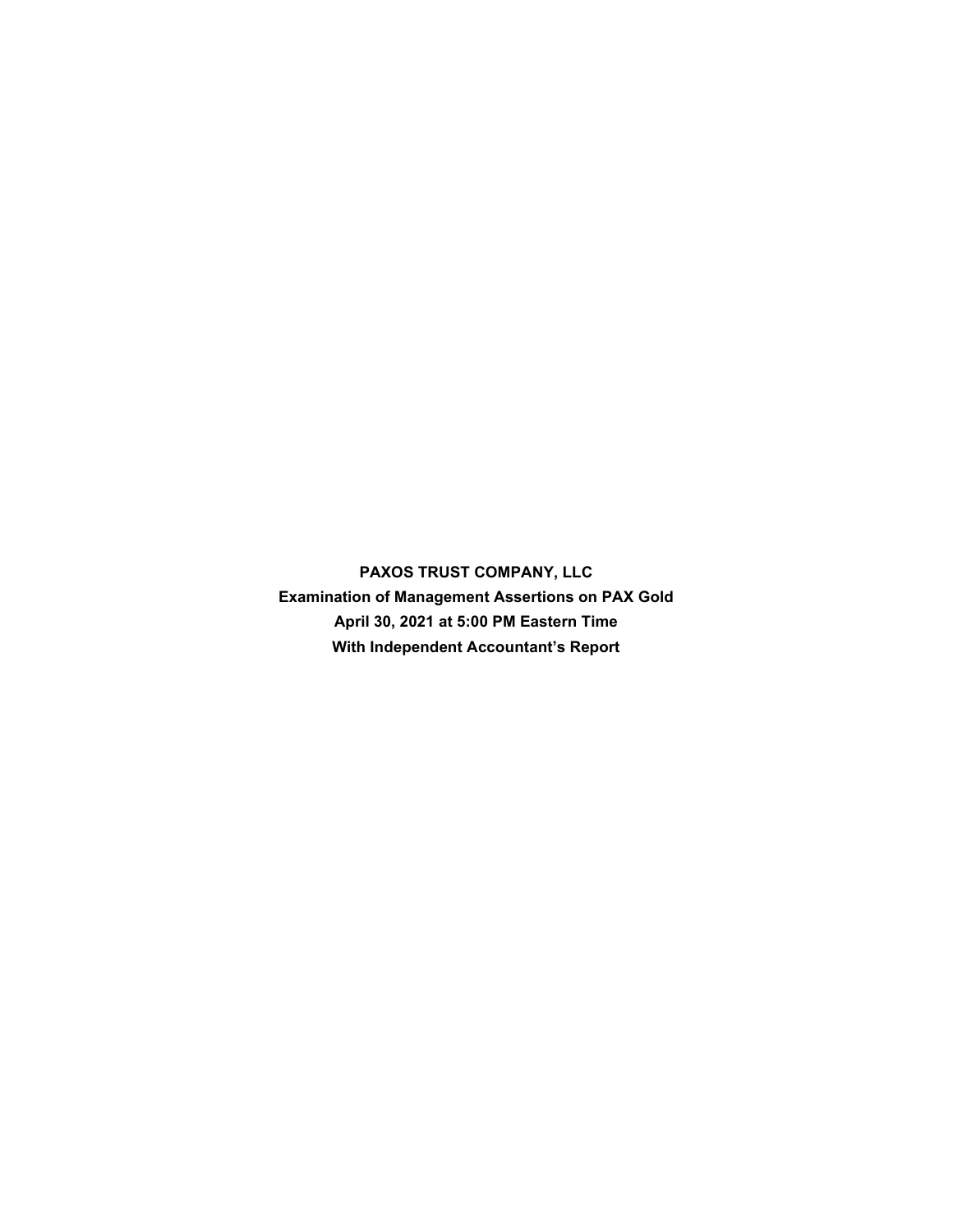| Independent Accountant's Report                                      | $1 - 2$ |
|----------------------------------------------------------------------|---------|
| Gold Reserve                                                         | 3       |
| Notes to the Gold Reserve Report                                     | 4-5     |
| (No Assurance Provided by the Independent Accountant on These Notes) |         |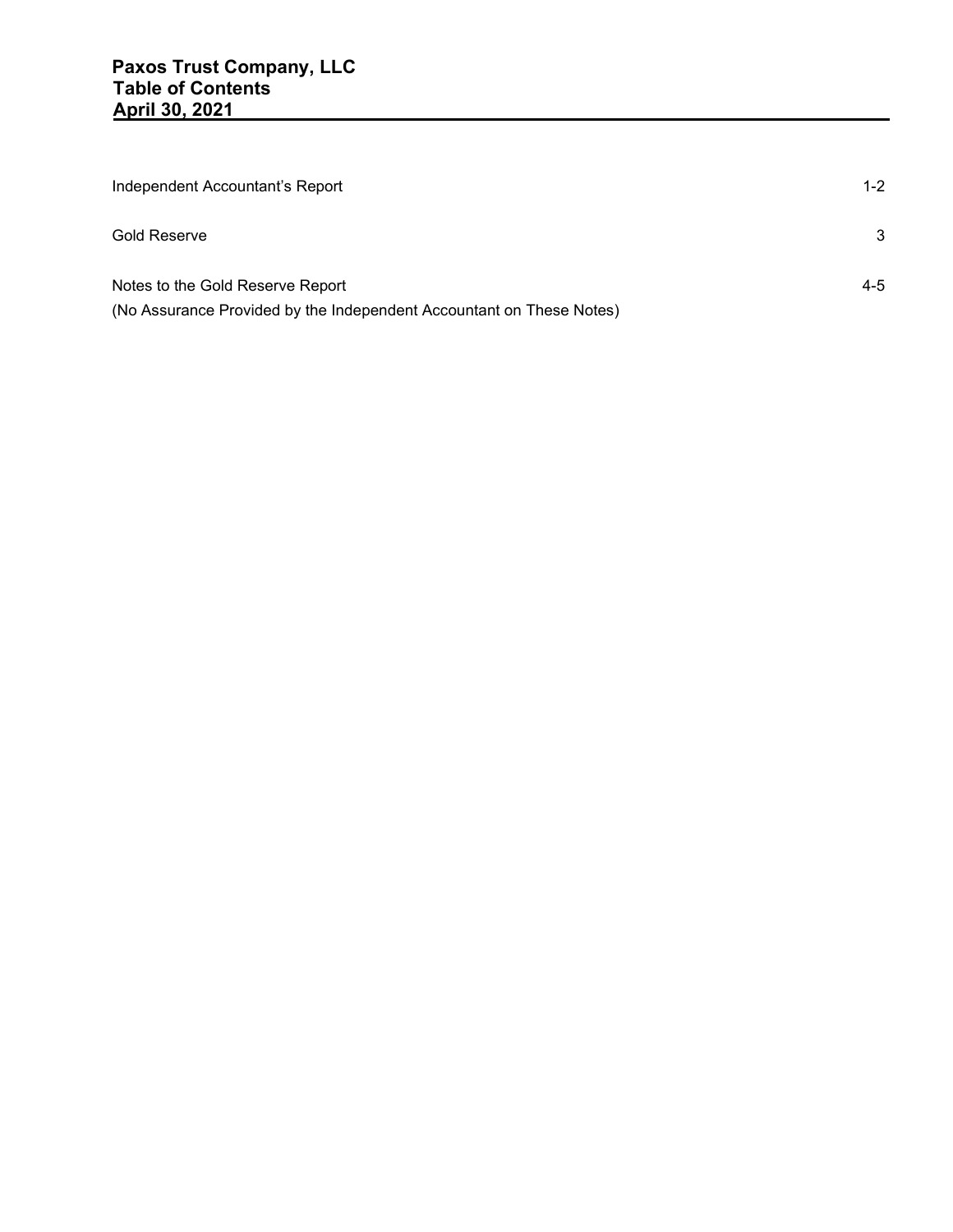

## **INDEPENDENT ACCOUNTANT'S REPORT**

Paxos Trust Company, LLC New York, NY 10017:

We have examined Paxos Trust Company, LLC's below assertions. Paxos Trust Company, LLC's management is responsible for its assertions. Our responsibility is to express an opinion on management's assertions based on our examination. Management's assertions, which are summarized in the attached report, (hereafter referred to as the "Gold Reserve Report"), which we examined are as follows:

- The Gold Reserve Report refers to the total supply of PAX Gold tokens ("PAX Gold") as of April 30, 2021, at 5:00 pm Eastern Time ("ET"). Such PAX Gold, (which also represents the total circulating supply) as denoted under contract [0x45804880De22913dAFE09f4980848ECE6EcbAf78](https://etherscan.io/address/0x8e870d67f660d95d5be530380d0ec0bd388289e1) at 18 decimals at 5:00 pm ET on April 30, 2021 (the "Report Date and Time") is 100,392.896, as reported by the EtherScan API and an internally maintained and operated node on the Ethereum network.
- The Gold Reserve Report refers to the amounts (in troy ounces) of gold held within the custody of third parties in the United Kingdom on behalf of Paxos Trust Company, LLC. The total troy ounces held in custody is at least 100,392.896 ounces at the Report Date and Time. This does not contemplate the quality of the gold on hand or its value in U.S. Dollars or other currency denomination.
- The total PAX Gold supply, for which each PAX Gold is assigned a redemption value, strictly pegged at 1:1 to the number of troy ounces of gold held in custody by third parties, does not exceed the balance (in troy ounces) of gold on hand at third parties which are specifically segregated for Paxos Trust Company, LLC.

Our examination was conducted in accordance with attestation standards established by the American Institute of Certified Public Accountants. Those standards require that we plan and perform procedures to obtain reasonable assurance about whether management's assertions are fairly stated, in all material respects. The nature, timing, and extent of the procedures selected depend on our judgment, including an assessment of the risks of material misstatement of management's assertions whether due to fraud or error.

In performing our risk assessment, we considered the Company's internal controls relevant to the aforementioned assertions, in order to design procedures that are appropriate in the circumstances, but not for the purpose of expressing an opinion on the effectiveness of the Company's internal control. Accordingly, we did not test the operating effectiveness of such controls and express no such opinion on such controls.

Further, while we did obtain confirmation of gold balances from the third-party custodian(s), our procedures did not include the observation of gold held by these custodians and did not include any validation of the quality of gold held by these custodian(s) on behalf of the Company and the PAX Gold token holders. We believe that the evidence we obtained is sufficient and appropriate to provide a reasonable basis for our opinion.

We direct your attention to the accompanying notes of the Gold Reserve Report for risks and uncertainties related to cryptocurrencies and gold commodities and background information provided by management. We have not audited, reviewed or performed any procedures to provide assurance with respect to these notes. Accordingly, we provide no opinion, conclusion, or any other form of assurance with respect to these accompanying notes to the Gold Reserve Report.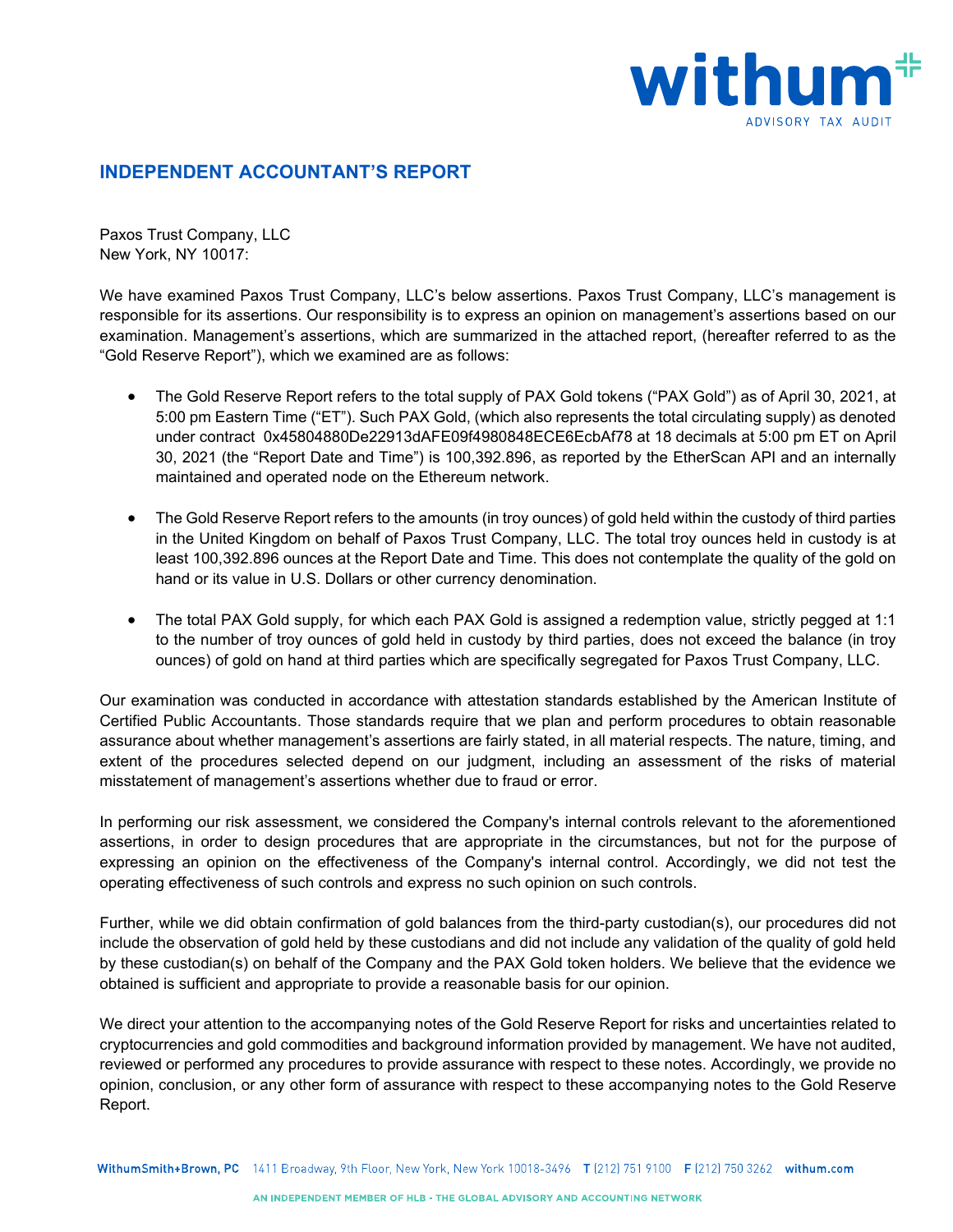

The expressed examination opinion on the above assertions are limited solely to the Gold Reserve Report at the Report Date and Time noted above. Any activity prior to or after April 30, 2021 at 5:00 pm ET was not considered when testing the assertions described above. In addition, we have not performed any procedures or provided any level of assurance on the financial or non-financial activity of the Gold Reserve on dates or times other than the Report Date and Time noted within this report.

In our opinion, management's assertions noted above are fairly stated as of April 30, 2021 at 5:00 pm ET, in all material respects.

Withum Smith + Brown, PC

May 17, 2021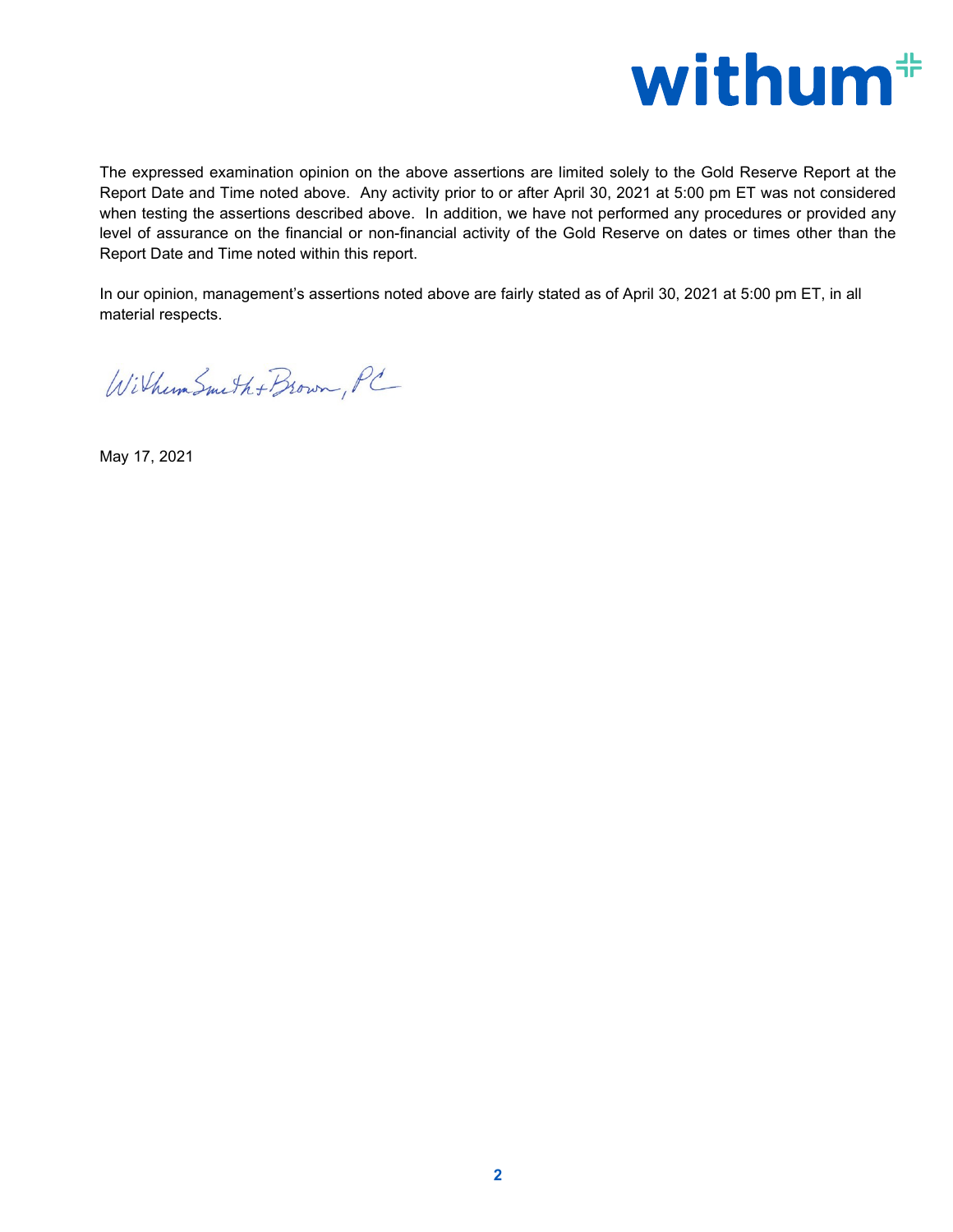# **GOLD RESERVE REPORT**

Paxos Trust Company, LLC New York, NY 10011

April 30, 2021 at 5:00 pm ET (hereafter "Report Date and Time")

The management of the Company hereby makes the following assertions as of the Report Date and Time:

| <b>PAX Gold tokens issued (Notes 1 and 3)</b>    | 100,392.896 PAX Gold tokens |
|--------------------------------------------------|-----------------------------|
| Troy ounces of gold in the Gold Reserve (Note 2) | 100,392.896 troy ounces     |

#### **NOTES**

- The total supply of PAX Gold tokens (which also represents the total circulating supply) as denoted under contract 0x45804880De22913dAFE09f4980848ECE6EcbAf78 at 18 decimals at 5:00 pm ET on the last business day of each month (the "Report Date and Time") is 100,392.896, as reported by the EtherScan API1 and an internally maintained and operated node on the Ethereum network.
- The Gold Reserve Report refers to the amount (in troy ounces) of gold held within the custody of third parties in the United Kingdom on behalf of Paxos Trust Company, LLC. The total troy ounces held in custody is at least 100,392.896 ounces at the Report Date and Time. This does not contemplate the quality of the gold on hand or its value in U.S. Dollars or other currency denomination.
- The total PAX Gold supply, for which each PAX Gold is assigned a redemption value, strictly pegged at 1:1 to the number of troy ounces of Gold held in custody by third parties, does not exceed the balance (in troy ounces) of gold on hand at third parties which are specifically segregated for Paxos Trust Company, LLC.

To the best of the knowledge and belief of the undersigned, the information contained in the Gold Reserve Report as of April 30, 2021 at 5:00pm ET is accurate and complete.

andrew J. Chung

Andrew Chang, Chief Operating Officer Paxos Trust Company, LLC

Date May 17, 2021

<sup>&</sup>lt;sup>1</sup> https://etherscan.io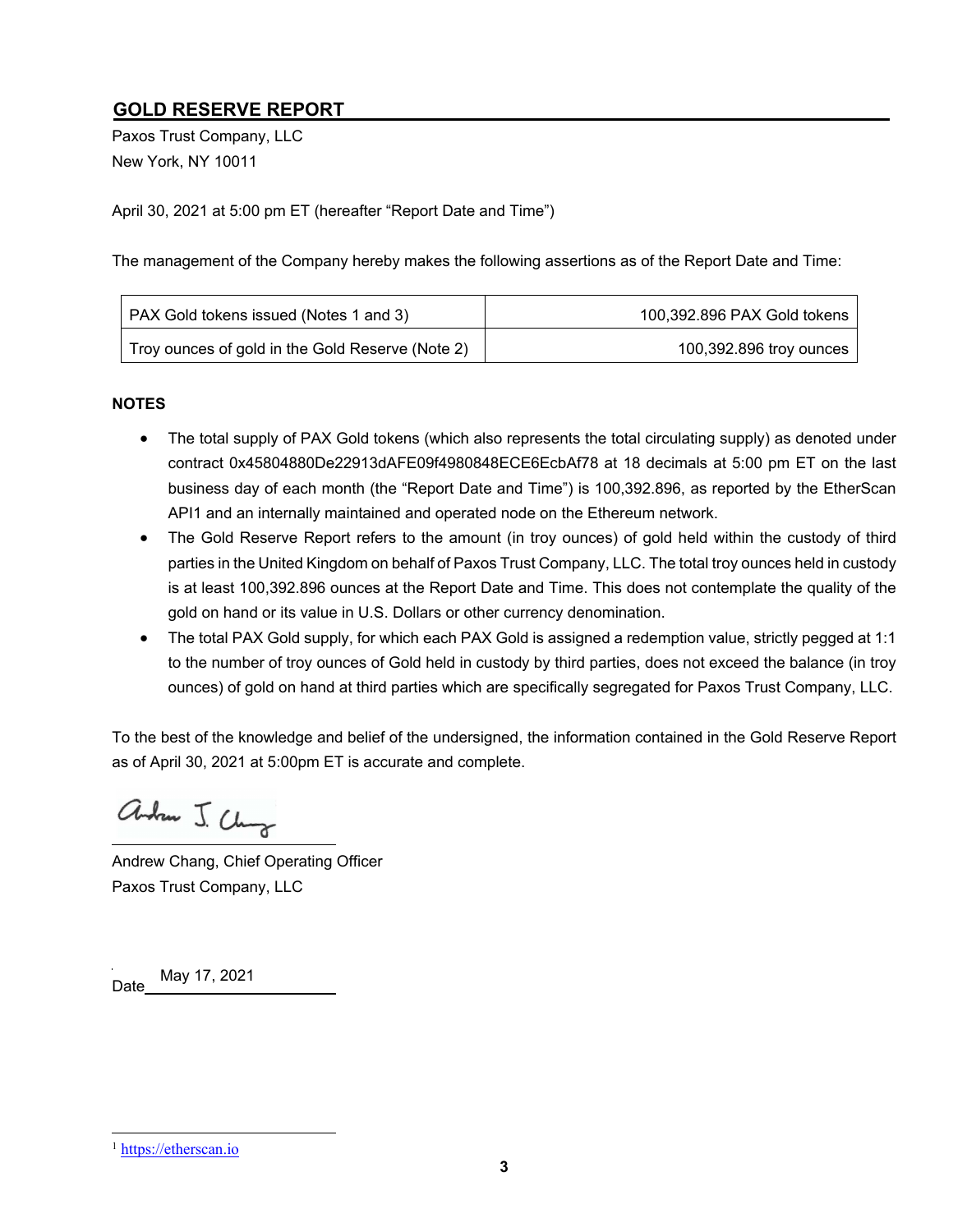### **1. BACKGROUND INFORMATION PROVIDED BY PAXOS TRUST COMPANY, LLC**

Paxos Trust Company, LLC (the "Company") is a New York limited purpose trust company. The Company received its trust charter from the New York Department of Financial Services in 2015 and has been a long-time leader in both crypto asset services and the creation of blockchain technologies for the financial world.

The PAX Gold token is a cryptographic stored-value token, which allows financial market participants to transact in tokenized London Good Delivery gold over the blockchain, as each token represents ownership of an allocated troy ounce of London Good Delivery gold held in vaults for the benefit of the Company. PAX Gold is an ERC-20 token, which is built on the Ethereum public blockchain and as such, the total number of PAX Gold tokens in circulation is fully and transparently viewable at all times by anyone through any publicly available ethereum block explorer (e.g., etherscan).

The Company purchases their gold from INTL FCStone, Ltd., a company registered in England and Wales ("INTL"). London Good Delivery bars are governed and defined by the London Bullion Market Association ("LBMA"), a precious metals bullion trade association. The London Good Delivery gold bars are stored with Brink's Global Services Ltd. and Industrial and Commercial Bank of China Ltd (ICBC) Standard Bank , both of which are LBMA approved vaults. INTL is a registered broker-dealer and is subject to regulatory requirements imposed by the Securities and Exchange Commission, Commodity Futures Trading Commission, Financial Industry Regulatory Authority, and other regulatory bodies both within the United States and United Kingdom. While these entities are subjected to regulation within the gold and commodities industry, this report does not contemplate the impact of these regulatory authorities on the third parties ability to effectively custody assets on behalf of the Company.

Pax Gold is assigned a redemption value on a 1:1 basis to a troy ounce of gold. As with all commodities, the value of gold will fluctuate daily and may be negatively impacted by a wide variety of factors including but not limited to both local and global economic, political and social unrest. This report does not contemplate the quality, liquidity, or availability of the gold held in custody of third parties. Investment in commodities such as gold or instruments approximating the value or weight of gold should be made by those who are informed of the risks and rewards associated with these instruments. The monitoring of the value of gold and its volatility is strictly the responsibility of PAX Gold token holders.